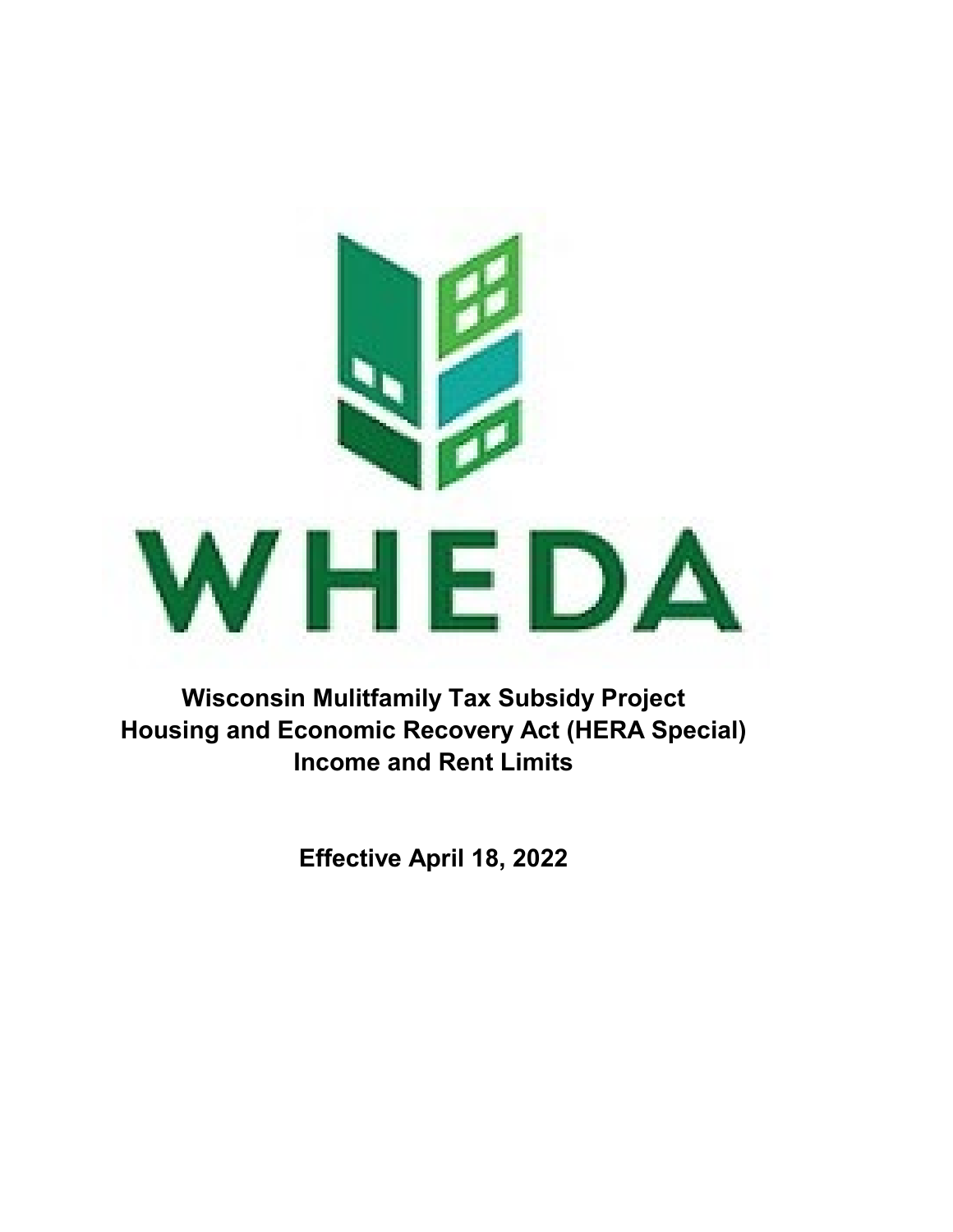| WISCONSIN MULTIFAMILY TAX SUBSIDY PROJECT INCOME LIMITS                                                 |
|---------------------------------------------------------------------------------------------------------|
| * Housing and Economic Recovery Act (HERA Special) Income Limits for 2022 at 30% from HUD Income Limits |
| Effective April 18, 2022                                                                                |

| <b>FAMILY SIZE:</b><br>COUNTY: | <b>ONE</b> | <b>TWO</b> | <b>THREE</b> | <b>FOUR</b> | <b>FIVE</b> | <b>SIX</b> | <b>SEVEN</b> | <b>EIGHT</b> | <b>NINE</b> |
|--------------------------------|------------|------------|--------------|-------------|-------------|------------|--------------|--------------|-------------|
| Bayfield                       | 18,240     | 20,850     | 23,460       | 26,040      | 28,140      | 30,210     | 32,310       | 34,380       | 36,480      |
| <b>Brown</b>                   | 19,950     | 22,800     | 25,650       | 28,470      | 30,750      | 33,030     | 35,310       | 37,590       | 39,870      |
| <b>Buffalo</b>                 | 17,250     | 19,710     | 22,170       | 24,630      | 26,610      | 28,590     | 30,570       | 32,520       | 34,500      |
| Chippewa                       | 18,900     | 21,600     | 24,300       | 27,000      | 29,160      | 31,320     | 33,480       | 35,640       | 37,800      |
| Clark                          | 17,190     | 19,650     | 22,110       | 24,540      | 26,520      | 28,470     | 30,450       | 32,400       | 34,380      |
| Crawford                       | 17,400     | 19,890     | 22,380       | 24,840      | 26,850      | 28,830     | 30,810       | 32,790       | 34,800      |
| Douglas                        | 18,690     | 21,360     | 24,030       | 26,700      | 28,860      | 30,990     | 33,120       | 35,250       | 37,380      |
| Eau Claire                     | 18,900     | 21,600     | 24,300       | 27,000      | 29,160      | 31,320     | 33,480       | 35,640       | 37,800      |
| Florence                       | 17,430     | 19,920     | 22,410       | 24,900      | 26,910      | 28,890     | 30,900       | 32,880       | 34,860      |
| Fond du Lac                    | 20,430     | 23,340     | 26,250       | 29,160      | 31,500      | 33,840     | 36,180       | 38,520       | 40,830      |
| Grant                          | 17,400     | 19,890     | 22,380       | 24,840      | 26,850      | 28,830     | 30,810       | 32,790       | 34,800      |
| lowa                           | 20,970     | 23,970     | 26,970       | 29,940      | 32,340      | 34,740     | 37,140       | 39,540       | 41,940      |
| Iron                           | 17,070     | 19,500     | 21,930       | 24,360      | 26,310      | 28,260     | 30,210       | 32,160       | 34,110      |
| Jackson                        | 17,220     | 19,680     | 22,140       | 24,570      | 26,550      | 28,530     | 30,480       | 32,460       | 34,410      |
| Jefferson                      | 21,030     | 24,030     | 27,030       | 30,030      | 32,460      | 34,860     | 37,260       | 39,660       | 42,060      |
| Juneau                         | 16,980     | 19,410     | 21,840       | 24,240      | 26,190      | 28,140     | 30,060       | 32,010       | 33,960      |
| Kewaunee                       | 19,950     | 22,800     | 25,650       | 28,470      | 30,750      | 33,030     | 35,310       | 37,590       | 39,870      |
| Lafayette                      | 17,520     | 20,040     | 22,530       | 25,020      | 27,030      | 29,040     | 31,050       | 33,030       | 35,040      |
| Marquette                      | 17,190     | 19,650     | 22,110       | 24,540      | 26,520      | 28,470     | 30,450       | 32,400       | 34,380      |
| Menominee                      | 17,160     | 19,620     | 22,080       | 24,510      | 26,490      | 28,440     | 30,420       | 32,370       | 34,320      |
| Milwaukee                      | 20,190     | 23,070     | 25,950       | 28,830      | 31,140      | 33,450     | 35,760       | 38,070       | 40,380      |
| Monroe                         | 17,790     | 20,340     | 22,890       | 25,410      | 27,450      | 29,490     | 31,530       | 33,570       | 35,580      |
| Oneida                         | 17,940     | 20,490     | 23,040       | 25,590      | 27,660      | 29,700     | 31,740       | 33,780       | 35,850      |
| Ozaukee                        | 20,190     | 23,070     | 25,950       | 28,830      | 31,140      | 33,450     | 35,760       | 38,070       | 40,380      |
| Pepin                          | 17,190     | 19,650     | 22,110       | 24,540      | 26,520      | 28,470     | 30,450       | 32,400       | 34,380      |
| Pierce                         | 24,840     | 28,380     | 31,920       | 35,460      | 38,310      | 41,160     | 43,980       | 46,830       | 49,650      |
| Portage                        | 18,990     | 21,720     | 24,420       | 27,120      | 29,310      | 31,470     | 33,630       | 35,820       | 37,980      |
| Racine                         | 19,200     | 21,930     | 24,660       | 27,390      | 29,610      | 31,800     | 33,990       | 36,180       | 38,370      |
| Sawyer                         | 17,010     | 19,440     | 21,870       | 24,270      | 26,220      | 28,170     | 30,120       | 32,040       | 33,990      |
| Shawano                        | 17,130     | 19,560     | 22,020       | 24,450      | 26,430      | 28,380     | 30,330       | 32,280       | 34,230      |
| Sheboygan                      | 17,970     | 20,520     | 23,100       | 25,650      | 27,720      | 29,760     | 31,830       | 33,870       | 35,910      |
| St. Croix                      | 24,840     | 28,380     | 31,920       | 35,460      | 38,310      | 41,160     | 43,980       | 46,830       | 49,650      |
| Trempealeau                    | 17,280     | 19,740     | 22,200       | 24,660      | 26,640      | 28,620     | 30,600       | 32,580       | 34,530      |
| Vernon                         | 17,640     | 20,160     | 22,680       | 25,200      | 27,240      | 29,250     | 31,260       | 33,270       | 35,280      |
| Walworth                       | 19,440     | 22,200     | 24,990       | 27,750      | 29,970      | 32,190     | 34,410       | 36,630       | 38,850      |
| Washburn                       | 17,760     | 20,280     | 22,830       | 25,350      | 27,390      | 29,430     | 31,440       | 33,480       | 35,490      |
| Washington                     | 20,190     | 23,070     | 25,950       | 28,830      | 31,140      | 33,450     | 35,760       | 38,070       | 40,380      |
| Waukesha                       | 20,190     | 23,070     | 25,950       | 28,830      | 31,140      | 33,450     | 35,760       | 38,070       | 40,380      |

These limits do not apply to HUD, RD or HOME properties.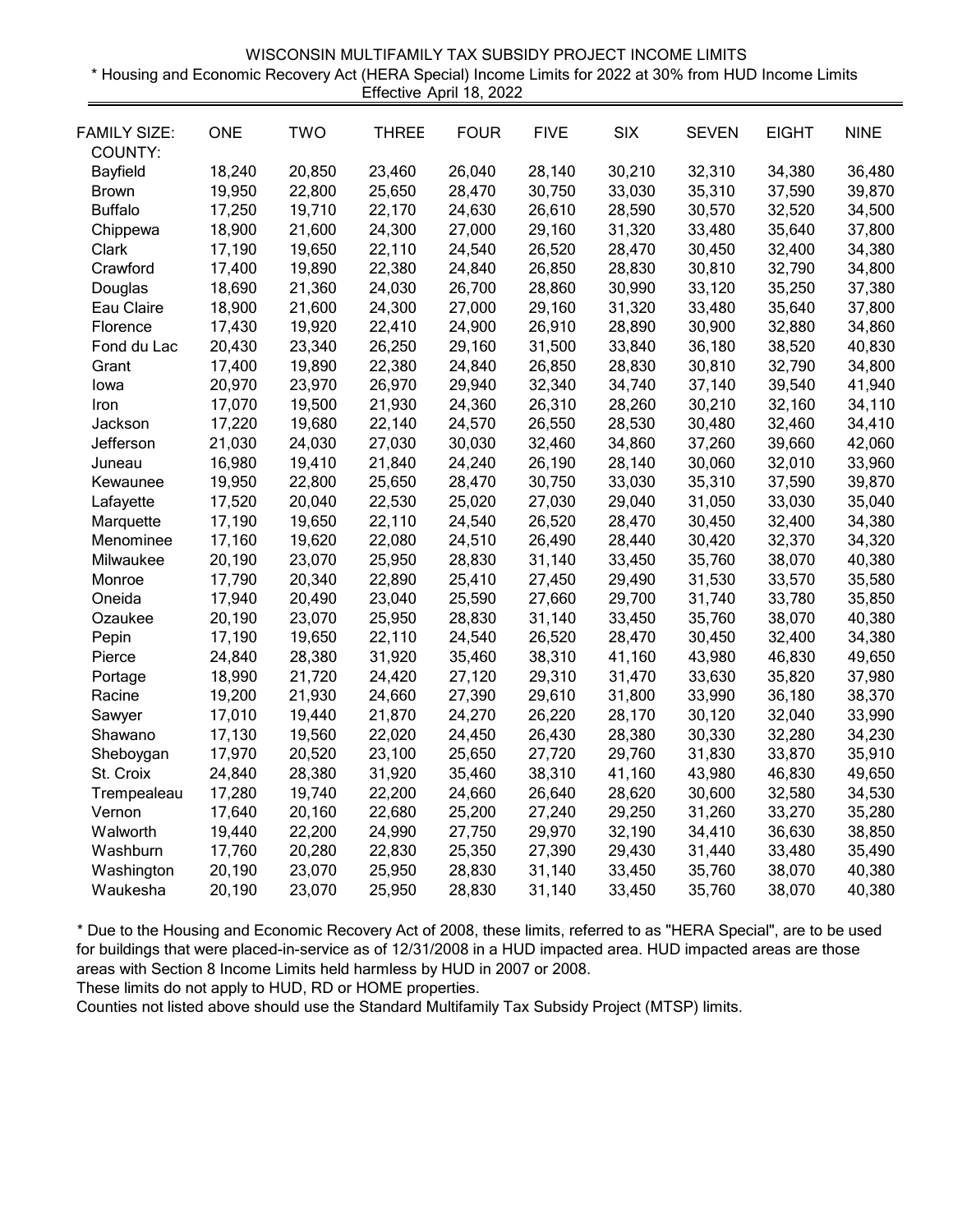| WISCONSIN MULTIFAMILY TAX SUBSIDY PROJECT INCOME LIMITS                                               |  |
|-------------------------------------------------------------------------------------------------------|--|
| * Housing and Economic Recovery Act (HERA Special) Rent Limits for 2022 at 30% from HUD Income Limits |  |
| Effective April 18, 2022                                                                              |  |

| <b>BEDROOM SIZE:</b><br>COUNTY: | EFF. | <b>ONE</b> | <b>TWO</b> | THREE | <b>FOUR</b> | <b>FIVE</b> | <b>SIX</b> |
|---------------------------------|------|------------|------------|-------|-------------|-------------|------------|
| Bayfield                        | 456  | 488        | 586        | 677   | 755         | 833         | 912        |
| <b>Brown</b>                    | 498  | 534        | 641        | 740   | 825         | 911         | 996        |
| <b>Buffalo</b>                  | 431  | 462        | 554        | 640   | 714         | 788         | 862        |
| Chippewa                        | 472  | 506        | 607        | 702   | 783         | 864         | 945        |
| Clark                           | 429  | 460        | 552        | 638   | 711         | 785         | 859        |
| Crawford                        | 435  | 466        | 559        | 646   | 720         | 795         | 870        |
| Douglas                         | 467  | 500        | 600        | 694   | 774         | 854         | 934        |
| Eau Claire                      | 472  | 506        | 607        | 702   | 783         | 864         | 945        |
| Florence                        | 435  | 466        | 560        | 647   | 722         | 797         | 871        |
| Fond du Lac                     | 510  | 547        | 656        | 758   | 846         | 933         | 1020       |
| Grant                           | 435  | 466        | 559        | 646   | 720         | 795         | 870        |
| lowa                            | 524  | 561        | 674        | 778   | 868         | 958         | 1048       |
| Iron                            | 426  | 457        | 548        | 633   | 706         | 779         | 852        |
| Jackson                         | 430  | 461        | 553        | 639   | 713         | 786         | 860        |
| Jefferson                       | 525  | 563        | 675        | 781   | 871         | 961         | 1051       |
| Juneau                          | 424  | 454        | 546        | 630   | 703         | 775         | 849        |
| Kewaunee                        | 498  | 534        | 641        | 740   | 825         | 911         | 996        |
| Lafayette                       | 438  | 469        | 563        | 650   | 726         | 801         | 876        |
| Marquette                       | 429  | 460        | 552        | 638   | 711         | 785         | 859        |
| Menominee                       | 429  | 459        | 552        | 637   | 711         | 784         | 858        |
| Milwaukee                       | 504  | 540        | 648        | 749   | 836         | 922         | 1009       |
| Monroe                          | 444  | 476        | 572        | 660   | 737         | 813         | 889        |
| Oneida                          | 448  | 480        | 576        | 665   | 742         | 819         | 896        |
| Ozaukee                         | 504  | 540        | 648        | 749   | 836         | 922         | 1009       |
| Pepin                           | 429  | 460        | 552        | 638   | 711         | 785         | 859        |
| Pierce                          | 621  | 665        | 798        | 922   | 1029        | 1135        | 1241       |
| Portage                         | 474  | 508        | 610        | 705   | 786         | 868         | 949        |
| Racine                          | 480  | 514        | 616        | 712   | 795         | 877         | 959        |
| Sawyer                          | 425  | 455        | 546        | 631   | 704         | 777         | 849        |
| Shawano                         | 428  | 458        | 550        | 636   | 709         | 782         | 855        |
| Sheboygan                       | 449  | 481        | 577        | 667   | 744         | 821         | 897        |
| St. Croix                       | 621  | 665        | 798        | 922   | 1029        | 1135        | 1241       |
| Trempealeau                     | 432  | 462        | 555        | 641   | 715         | 789         | 863        |
| Vernon                          | 441  | 472        | 567        | 655   | 731         | 806         | 882        |
| Walworth                        | 486  | 520        | 624        | 721   | 804         | 888         | 971        |
| Washburn                        | 444  | 475        | 570        | 659   | 735         | 811         | 887        |
| Washington                      | 504  | 540        | 648        | 749   | 836         | 922         | 1009       |
| Waukesha                        | 504  | 540        | 648        | 749   | 836         | 922         | 1009       |

These limits do not apply to HUD, RD or HOME properties.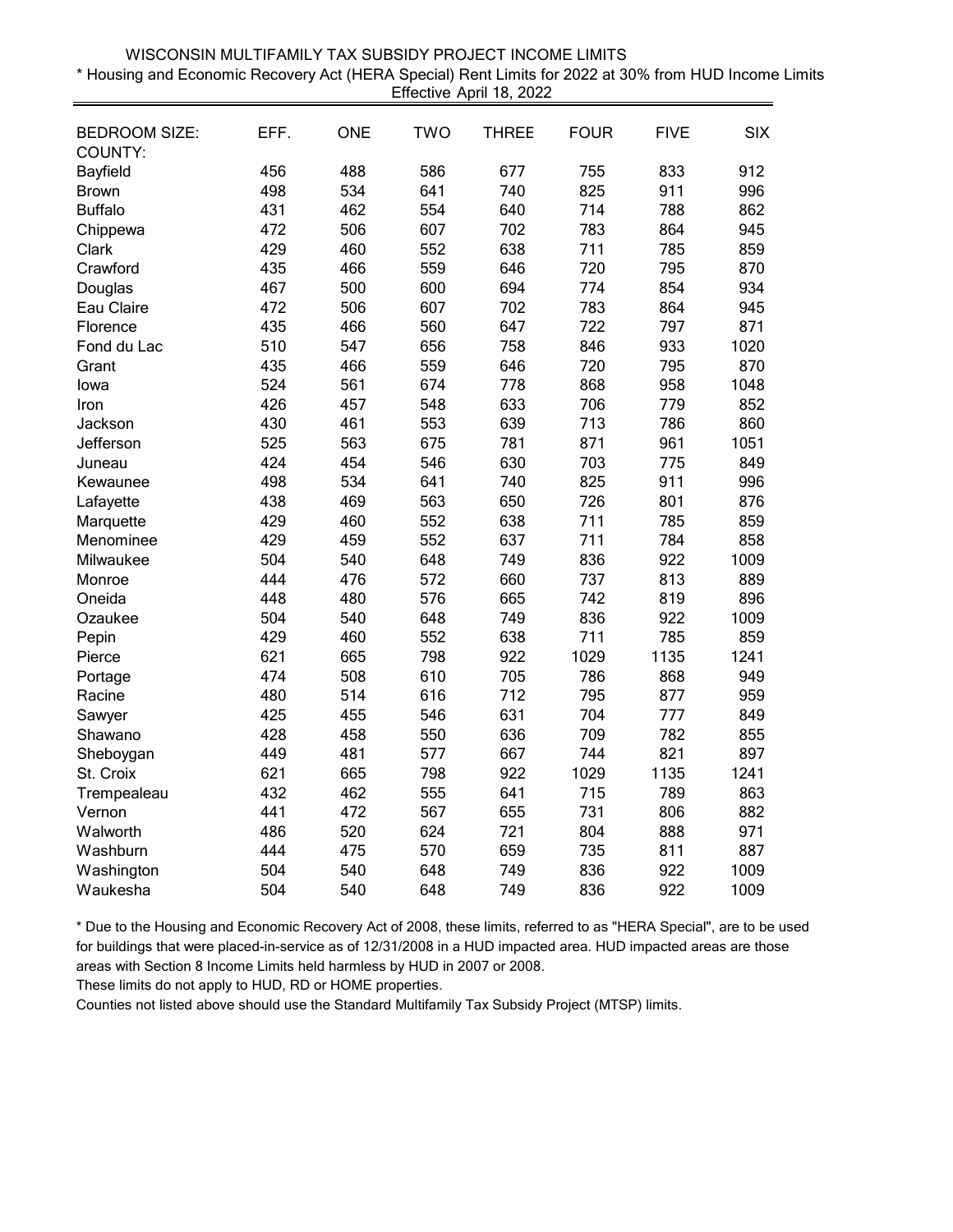| WISCONSIN MULTIFAMILY TAX SUBSIDY PROJECT INCOME LIMITS                                                 |  |
|---------------------------------------------------------------------------------------------------------|--|
| * Housing and Economic Recovery Act (HERA Special) Income Limits for 2022 at 40% from HUD Income Limits |  |
| Effective April 18, 2022                                                                                |  |

| <b>FAMILY SIZE:</b><br>COUNTY: | <b>ONE</b> | <b>TWO</b> | <b>THREE</b> | <b>FOUR</b> | <b>FIVE</b> | <b>SIX</b> | <b>SEVEN</b> | <b>EIGHT</b> | <b>NINE</b> |
|--------------------------------|------------|------------|--------------|-------------|-------------|------------|--------------|--------------|-------------|
| Bayfield                       | 24,320     | 27,800     | 31,280       | 34,720      | 37,520      | 40,280     | 43,080       | 45,840       | 48,640      |
| <b>Brown</b>                   | 26,600     | 30,400     | 34,200       | 37,960      | 41,000      | 44,040     | 47,080       | 50,120       | 53,160      |
| <b>Buffalo</b>                 | 23,000     | 26,280     | 29,560       | 32,840      | 35,480      | 38,120     | 40,760       | 43,360       | 46,000      |
| Chippewa                       | 25,200     | 28,800     | 32,400       | 36,000      | 38,880      | 41,760     | 44,640       | 47,520       | 50,400      |
| Clark                          | 22,920     | 26,200     | 29,480       | 32,720      | 35,360      | 37,960     | 40,600       | 43,200       | 45,840      |
| Crawford                       | 23,200     | 26,520     | 29,840       | 33,120      | 35,800      | 38,440     | 41,080       | 43,720       | 46,400      |
| Douglas                        | 24,920     | 28,480     | 32,040       | 35,600      | 38,480      | 41,320     | 44,160       | 47,000       | 49,840      |
| Eau Claire                     | 25,200     | 28,800     | 32,400       | 36,000      | 38,880      | 41,760     | 44,640       | 47,520       | 50,400      |
| Florence                       | 23,240     | 26,560     | 29,880       | 33,200      | 35,880      | 38,520     | 41,200       | 43,840       | 46,480      |
| Fond du Lac                    | 27,240     | 31,120     | 35,000       | 38,880      | 42,000      | 45,120     | 48,240       | 51,360       | 54,440      |
| Grant                          | 23,200     | 26,520     | 29,840       | 33,120      | 35,800      | 38,440     | 41,080       | 43,720       | 46,400      |
| lowa                           | 27,960     | 31,960     | 35,960       | 39,920      | 43,120      | 46,320     | 49,520       | 52,720       | 55,920      |
| Iron                           | 22,760     | 26,000     | 29,240       | 32,480      | 35,080      | 37,680     | 40,280       | 42,880       | 45,480      |
| Jackson                        | 22,960     | 26,240     | 29,520       | 32,760      | 35,400      | 38,040     | 40,640       | 43,280       | 45,880      |
| Jefferson                      | 28,040     | 32,040     | 36,040       | 40,040      | 43,280      | 46,480     | 49,680       | 52,880       | 56,080      |
| Juneau                         | 22,640     | 25,880     | 29,120       | 32,320      | 34,920      | 37,520     | 40,080       | 42,680       | 45,280      |
| Kewaunee                       | 26,600     | 30,400     | 34,200       | 37,960      | 41,000      | 44,040     | 47,080       | 50,120       | 53,160      |
| Lafayette                      | 23,360     | 26,720     | 30,040       | 33,360      | 36,040      | 38,720     | 41,400       | 44,040       | 46,720      |
| Marquette                      | 22,920     | 26,200     | 29,480       | 32,720      | 35,360      | 37,960     | 40,600       | 43,200       | 45,840      |
| Menominee                      | 22,880     | 26,160     | 29,440       | 32,680      | 35,320      | 37,920     | 40,560       | 43,160       | 45,760      |
| Milwaukee                      | 26,920     | 30,760     | 34,600       | 38,440      | 41,520      | 44,600     | 47,680       | 50,760       | 53,840      |
| Monroe                         | 23,720     | 27,120     | 30,520       | 33,880      | 36,600      | 39,320     | 42,040       | 44,760       | 47,440      |
| Oneida                         | 23,920     | 27,320     | 30,720       | 34,120      | 36,880      | 39,600     | 42,320       | 45,040       | 47,800      |
| Ozaukee                        | 26,920     | 30,760     | 34,600       | 38,440      | 41,520      | 44,600     | 47,680       | 50,760       | 53,840      |
| Pepin                          | 22,920     | 26,200     | 29,480       | 32,720      | 35,360      | 37,960     | 40,600       | 43,200       | 45,840      |
| Pierce                         | 33,120     | 37,840     | 42,560       | 47,280      | 51,080      | 54,880     | 58,640       | 62,440       | 66,200      |
| Portage                        | 25,320     | 28,960     | 32,560       | 36,160      | 39,080      | 41,960     | 44,840       | 47,760       | 50,640      |
| Racine                         | 25,600     | 29,240     | 32,880       | 36,520      | 39,480      | 42,400     | 45,320       | 48,240       | 51,160      |
| Sawyer                         | 22,680     | 25,920     | 29,160       | 32,360      | 34,960      | 37,560     | 40,160       | 42,720       | 45,320      |
| Shawano                        | 22,840     | 26,080     | 29,360       | 32,600      | 35,240      | 37,840     | 40,440       | 43,040       | 45,640      |
| Sheboygan                      | 23,960     | 27,360     | 30,800       | 34,200      | 36,960      | 39,680     | 42,440       | 45,160       | 47,880      |
| St. Croix                      | 33,120     | 37,840     | 42,560       | 47,280      | 51,080      | 54,880     | 58,640       | 62,440       | 66,200      |
| Trempealeau                    | 23,040     | 26,320     | 29,600       | 32,880      | 35,520      | 38,160     | 40,800       | 43,440       | 46,040      |
| Vernon                         | 23,520     | 26,880     | 30,240       | 33,600      | 36,320      | 39,000     | 41,680       | 44,360       | 47,040      |
| Walworth                       | 25,920     | 29,600     | 33,320       | 37,000      | 39,960      | 42,920     | 45,880       | 48,840       | 51,800      |
| Washburn                       | 23,680     | 27,040     | 30,440       | 33,800      | 36,520      | 39,240     | 41,920       | 44,640       | 47,320      |
| Washington                     | 26,920     | 30,760     | 34,600       | 38,440      | 41,520      | 44,600     | 47,680       | 50,760       | 53,840      |
| Waukesha                       | 26,920     | 30,760     | 34,600       | 38,440      | 41,520      | 44,600     | 47,680       | 50,760       | 53,840      |

These limits do not apply to HUD, RD or HOME properties.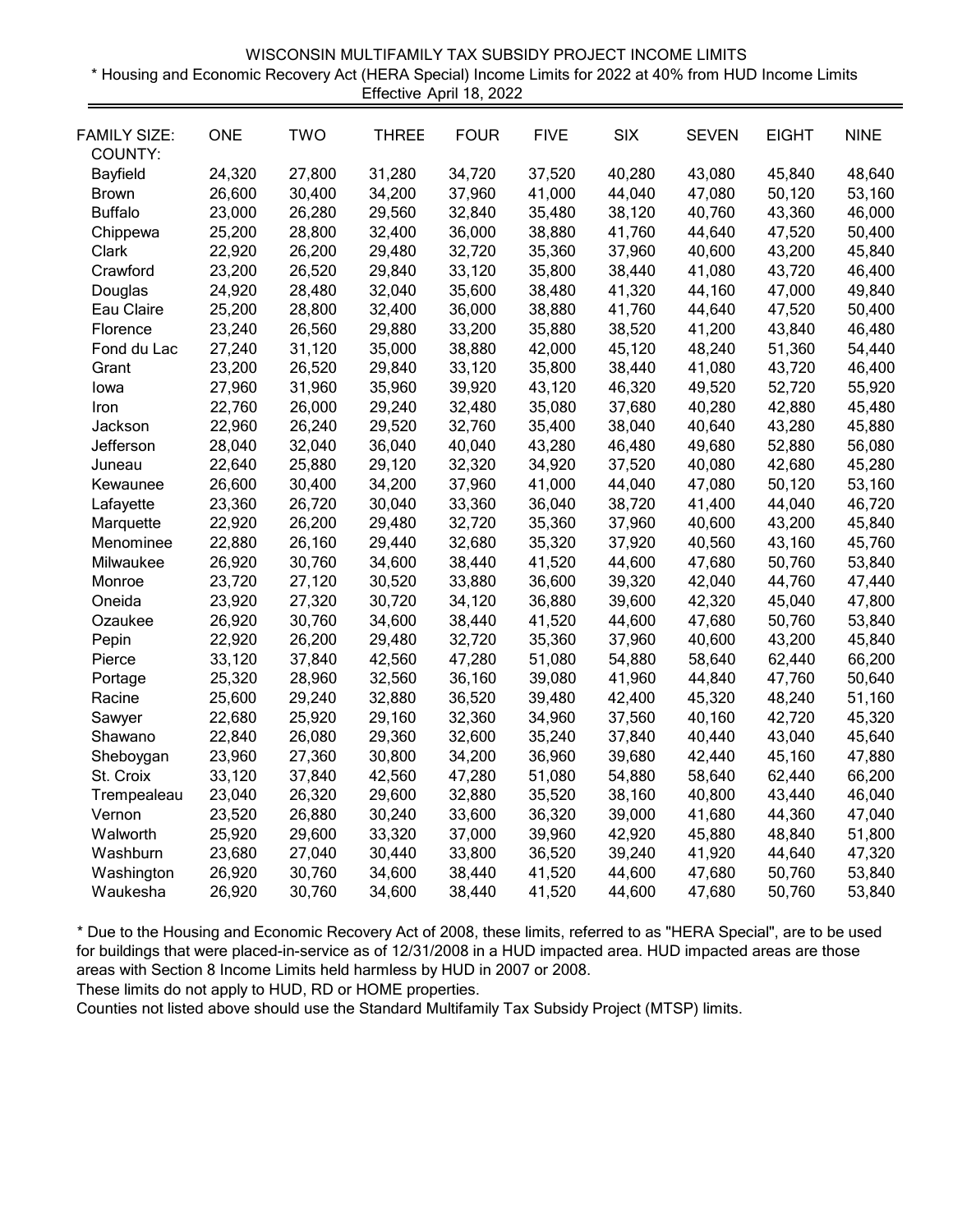| WISCONSIN MULTIFAMILY TAX SUBSIDY PROJECT INCOME LIMITS                                                 |  |
|---------------------------------------------------------------------------------------------------------|--|
| t Housing and Economic Recovery Act (HERA Special) Rent Limits for 2022 at 40% from HUD Income Limits * |  |
| Effective April 18, 2022                                                                                |  |

| <b>BEDROOM SIZE:</b><br>COUNTY: | EFF. | <b>ONE</b> | <b>TWO</b> | <b>THREE</b> | <b>FOUR</b> | <b>FIVE</b> | <b>SIX</b> |
|---------------------------------|------|------------|------------|--------------|-------------|-------------|------------|
| Bayfield                        | 608  | 651        | 782        | 903          | 1007        | 1111        | 1216       |
| <b>Brown</b>                    | 665  | 712        | 855        | 987          | 1101        | 1215        | 1329       |
| <b>Buffalo</b>                  | 575  | 616        | 739        | 854          | 953         | 1051        | 1150       |
| Chippewa                        | 630  | 675        | 810        | 936          | 1044        | 1152        | 1260       |
| Clark                           | 573  | 614        | 737        | 851          | 949         | 1047        | 1146       |
| Crawford                        | 580  | 621        | 746        | 861          | 961         | 1060        | 1160       |
| Douglas                         | 623  | 667        | 801        | 926          | 1033        | 1139        | 1246       |
| Eau Claire                      | 630  | 675        | 810        | 936          | 1044        | 1152        | 1260       |
| Florence                        | 581  | 622        | 747        | 863          | 963         | 1063        | 1162       |
| Fond du Lac                     | 681  | 729        | 875        | 1011         | 1128        | 1245        | 1361       |
| Grant                           | 580  | 621        | 746        | 861          | 961         | 1060        | 1160       |
| lowa                            | 699  | 749        | 899        | 1038         | 1158        | 1278        | 1398       |
| Iron                            | 569  | 609        | 731        | 844          | 942         | 1039        | 1137       |
| Jackson                         | 574  | 615        | 738        | 852          | 951         | 1049        | 1147       |
| Jefferson                       | 701  | 751        | 901        | 1041         | 1162        | 1282        | 1402       |
| Juneau                          | 566  | 606        | 728        | 840          | 938         | 1034        | 1132       |
| Kewaunee                        | 665  | 712        | 855        | 987          | 1101        | 1215        | 1329       |
| Lafayette                       | 584  | 626        | 751        | 867          | 968         | 1068        | 1168       |
| Marquette                       | 573  | 614        | 737        | 851          | 949         | 1047        | 1146       |
| Menominee                       | 572  | 613        | 736        | 850          | 948         | 1046        | 1144       |
| Milwaukee                       | 673  | 721        | 865        | 999          | 1115        | 1230        | 1346       |
| Monroe                          | 593  | 635        | 763        | 881          | 983         | 1085        | 1186       |
| Oneida                          | 598  | 640        | 768        | 887          | 990         | 1092        | 1195       |
| Ozaukee                         | 673  | 721        | 865        | 999          | 1115        | 1230        | 1346       |
| Pepin                           | 573  | 614        | 737        | 851          | 949         | 1047        | 1146       |
| Pierce                          | 828  | 887        | 1064       | 1229         | 1372        | 1513        | 1655       |
| Portage                         | 633  | 678        | 814        | 940          | 1049        | 1157        | 1266       |
| Racine                          | 640  | 685        | 822        | 950          | 1060        | 1169        | 1279       |
| Sawyer                          | 567  | 607        | 729        | 841          | 939         | 1036        | 1133       |
| Shawano                         | 571  | 611        | 734        | 848          | 946         | 1043        | 1141       |
| Sheboygan                       | 599  | 641        | 770        | 889          | 992         | 1095        | 1197       |
| St. Croix                       | 828  | 887        | 1064       | 1229         | 1372        | 1513        | 1655       |
| Trempealeau                     | 576  | 617        | 740        | 855          | 954         | 1053        | 1151       |
| Vernon                          | 588  | 630        | 756        | 874          | 975         | 1075        | 1176       |
| Walworth                        | 648  | 694        | 833        | 962          | 1073        | 1184        | 1295       |
| Washburn                        | 592  | 634        | 761        | 879          | 981         | 1082        | 1183       |
| Washington                      | 673  | 721        | 865        | 999          | 1115        | 1230        | 1346       |
| Waukesha                        | 673  | 721        | 865        | 999          | 1115        | 1230        | 1346       |

These limits do not apply to HUD, RD or HOME properties.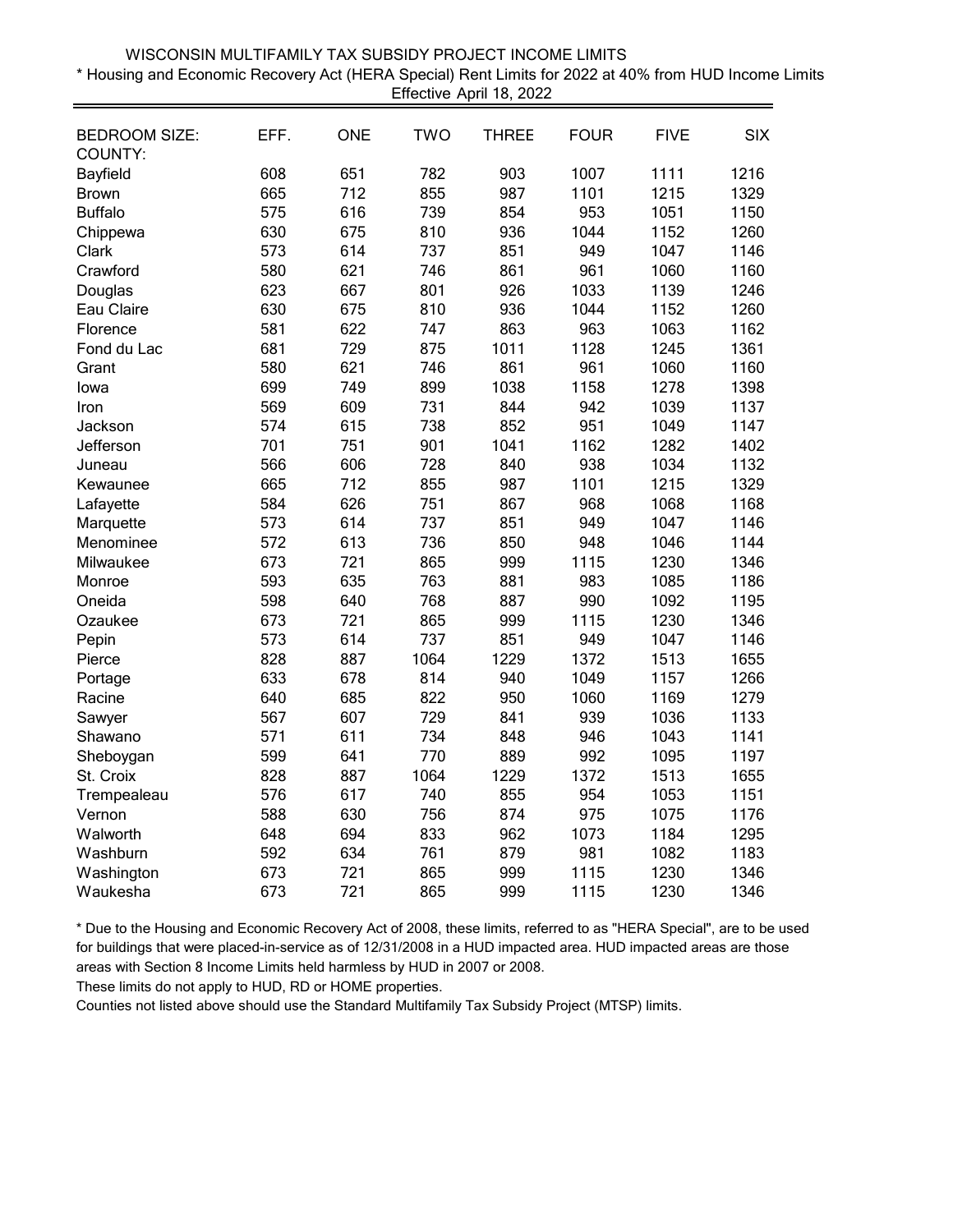| WISCONSIN MULTIFAMILY TAX SUBSIDY PROJECT INCOME LIMITS                                                 |
|---------------------------------------------------------------------------------------------------------|
| * Housing and Economic Recovery Act (HERA Special) Income Limits for 2022 at 50% from HUD Income Limits |
| Effective April 18, 2022                                                                                |

| <b>FAMILY SIZE:</b><br>COUNTY: | <b>ONE</b> | <b>TWO</b> | <b>THREE</b> | <b>FOUR</b> | <b>FIVE</b> | <b>SIX</b> | <b>SEVEN</b> | <b>EIGHT</b> | <b>NINE</b> |
|--------------------------------|------------|------------|--------------|-------------|-------------|------------|--------------|--------------|-------------|
| Bayfield                       | 30,400     | 34,750     | 39,100       | 43,400      | 46,900      | 50,350     | 53,850       | 57,300       | 60,800      |
| <b>Brown</b>                   | 33,250     | 38,000     | 42,750       | 47,450      | 51,250      | 55,050     | 58,850       | 62,650       | 66,450      |
| <b>Buffalo</b>                 | 28,750     | 32,850     | 36,950       | 41,050      | 44,350      | 47,650     | 50,950       | 54,200       | 57,500      |
| Chippewa                       | 31,500     | 36,000     | 40,500       | 45,000      | 48,600      | 52,200     | 55,800       | 59,400       | 63,000      |
| Clark                          | 28,650     | 32,750     | 36,850       | 40,900      | 44,200      | 47,450     | 50,750       | 54,000       | 57,300      |
| Crawford                       | 29,000     | 33,150     | 37,300       | 41,400      | 44,750      | 48,050     | 51,350       | 54,650       | 58,000      |
| Douglas                        | 31,150     | 35,600     | 40,050       | 44,500      | 48,100      | 51,650     | 55,200       | 58,750       | 62,300      |
| Eau Claire                     | 31,500     | 36,000     | 40,500       | 45,000      | 48,600      | 52,200     | 55,800       | 59,400       | 63,000      |
| Florence                       | 29,050     | 33,200     | 37,350       | 41,500      | 44,850      | 48,150     | 51,500       | 54,800       | 58,100      |
| Fond du Lac                    | 34,050     | 38,900     | 43,750       | 48,600      | 52,500      | 56,400     | 60,300       | 64,200       | 68,050      |
| Grant                          | 29,000     | 33,150     | 37,300       | 41,400      | 44,750      | 48,050     | 51,350       | 54,650       | 58,000      |
| lowa                           | 34,950     | 39,950     | 44,950       | 49,900      | 53,900      | 57,900     | 61,900       | 65,900       | 69,900      |
| Iron                           | 28,450     | 32,500     | 36,550       | 40,600      | 43,850      | 47,100     | 50,350       | 53,600       | 56,850      |
| Jackson                        | 28,700     | 32,800     | 36,900       | 40,950      | 44,250      | 47,550     | 50,800       | 54,100       | 57,350      |
| Jefferson                      | 35,050     | 40,050     | 45,050       | 50,050      | 54,100      | 58,100     | 62,100       | 66,100       | 70,100      |
| Juneau                         | 28,300     | 32,350     | 36,400       | 40,400      | 43,650      | 46,900     | 50,100       | 53,350       | 56,600      |
| Kewaunee                       | 33,250     | 38,000     | 42,750       | 47,450      | 51,250      | 55,050     | 58,850       | 62,650       | 66,450      |
| Lafayette                      | 29,200     | 33,400     | 37,550       | 41,700      | 45,050      | 48,400     | 51,750       | 55,050       | 58,400      |
| Marquette                      | 28,650     | 32,750     | 36,850       | 40,900      | 44,200      | 47,450     | 50,750       | 54,000       | 57,300      |
| Menominee                      | 28,600     | 32,700     | 36,800       | 40,850      | 44,150      | 47,400     | 50,700       | 53,950       | 57,200      |
| Milwaukee                      | 33,650     | 38,450     | 43,250       | 48,050      | 51,900      | 55,750     | 59,600       | 63,450       | 67,300      |
| Monroe                         | 29,650     | 33,900     | 38,150       | 42,350      | 45,750      | 49,150     | 52,550       | 55,950       | 59,300      |
| Oneida                         | 29,900     | 34,150     | 38,400       | 42,650      | 46,100      | 49,500     | 52,900       | 56,300       | 59,750      |
| Ozaukee                        | 33,650     | 38,450     | 43,250       | 48,050      | 51,900      | 55,750     | 59,600       | 63,450       | 67,300      |
| Pepin                          | 28,650     | 32,750     | 36,850       | 40,900      | 44,200      | 47,450     | 50,750       | 54,000       | 57,300      |
| Pierce                         | 41,400     | 47,300     | 53,200       | 59,100      | 63,850      | 68,600     | 73,300       | 78,050       | 82,750      |
| Portage                        | 31,650     | 36,200     | 40,700       | 45,200      | 48,850      | 52,450     | 56,050       | 59,700       | 63,300      |
| Racine                         | 32,000     | 36,550     | 41,100       | 45,650      | 49,350      | 53,000     | 56,650       | 60,300       | 63,950      |
| Sawyer                         | 28,350     | 32,400     | 36,450       | 40,450      | 43,700      | 46,950     | 50,200       | 53,400       | 56,650      |
| Shawano                        | 28,550     | 32,600     | 36,700       | 40,750      | 44,050      | 47,300     | 50,550       | 53,800       | 57,050      |
| Sheboygan                      | 29,950     | 34,200     | 38,500       | 42,750      | 46,200      | 49,600     | 53,050       | 56,450       | 59,850      |
| St. Croix                      | 41,400     | 47,300     | 53,200       | 59,100      | 63,850      | 68,600     | 73,300       | 78,050       | 82,750      |
| Trempealeau                    | 28,800     | 32,900     | 37,000       | 41,100      | 44,400      | 47,700     | 51,000       | 54,300       | 57,550      |
| Vernon                         | 29,400     | 33,600     | 37,800       | 42,000      | 45,400      | 48,750     | 52,100       | 55,450       | 58,800      |
| Walworth                       | 32,400     | 37,000     | 41,650       | 46,250      | 49,950      | 53,650     | 57,350       | 61,050       | 64,750      |
| Washburn                       | 29,600     | 33,800     | 38,050       | 42,250      | 45,650      | 49,050     | 52,400       | 55,800       | 59,150      |
| Washington                     | 33,650     | 38,450     | 43,250       | 48,050      | 51,900      | 55,750     | 59,600       | 63,450       | 67,300      |
| Waukesha                       | 33,650     | 38,450     | 43,250       | 48,050      | 51,900      | 55,750     | 59,600       | 63,450       | 67,300      |

These limits do not apply to HUD, RD or HOME properties.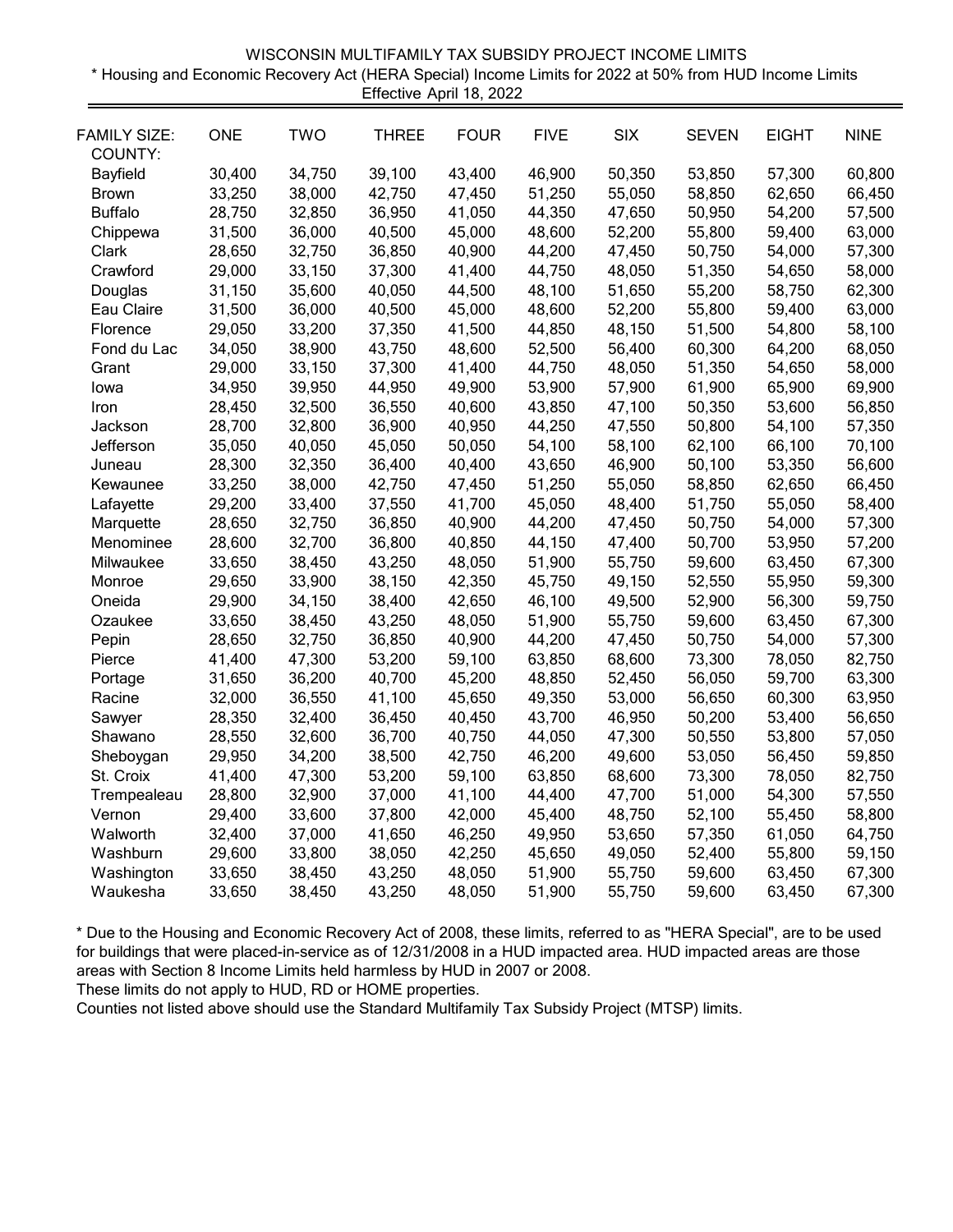| WISCONSIN MULTIFAMILY TAX SUBSIDY PROJECT INCOME LIMITS                                                 |
|---------------------------------------------------------------------------------------------------------|
| t Housing and Economic Recovery Act (HERA Special) Rent Limits for 2022 at 50% from HUD Income Limits * |
| Effective April 18, 2022                                                                                |

| <b>BEDROOM SIZE:</b> | EFF. | <b>ONE</b> | <b>TWO</b> | <b>THREE</b> | <b>FOUR</b> | <b>FIVE</b> | <b>SIX</b> |
|----------------------|------|------------|------------|--------------|-------------|-------------|------------|
| COUNTY:              |      |            |            |              |             |             |            |
| Bayfield             | 760  | 814        | 977        | 1128         | 1258        | 1389        | 1520       |
| <b>Brown</b>         | 831  | 890        | 1068       | 1233         | 1376        | 1518        | 1661       |
| <b>Buffalo</b>       | 718  | 770        | 923        | 1067         | 1191        | 1314        | 1437       |
| Chippewa             | 787  | 843        | 1012       | 1170         | 1305        | 1440        | 1575       |
| Clark                | 716  | 767        | 921        | 1063         | 1186        | 1309        | 1432       |
| Crawford             | 725  | 776        | 932        | 1076         | 1201        | 1325        | 1450       |
| Douglas              | 778  | 834        | 1001       | 1157         | 1291        | 1424        | 1557       |
| Eau Claire           | 787  | 843        | 1012       | 1170         | 1305        | 1440        | 1575       |
| Florence             | 726  | 778        | 933        | 1079         | 1203        | 1328        | 1452       |
| Fond du Lac          | 851  | 911        | 1093       | 1263         | 1410        | 1556        | 1701       |
| Grant                | 725  | 776        | 932        | 1076         | 1201        | 1325        | 1450       |
| lowa                 | 873  | 936        | 1123       | 1297         | 1447        | 1597        | 1747       |
| Iron                 | 711  | 761        | 913        | 1055         | 1177        | 1299        | 1421       |
| Jackson              | 717  | 768        | 922        | 1065         | 1188        | 1311        | 1433       |
| Jefferson            | 876  | 938        | 1126       | 1301         | 1452        | 1602        | 1752       |
| Juneau               | 707  | 758        | 910        | 1050         | 1172        | 1293        | 1415       |
| Kewaunee             | 831  | 890        | 1068       | 1233         | 1376        | 1518        | 1661       |
| Lafayette            | 730  | 782        | 938        | 1084         | 1210        | 1335        | 1460       |
| Marquette            | 716  | 767        | 921        | 1063         | 1186        | 1309        | 1432       |
| Menominee            | 715  | 766        | 920        | 1062         | 1185        | 1308        | 1430       |
| Milwaukee            | 841  | 901        | 1081       | 1249         | 1393        | 1538        | 1682       |
| Monroe               | 741  | 794        | 953        | 1101         | 1228        | 1356        | 1482       |
| Oneida               | 747  | 800        | 960        | 1109         | 1237        | 1365        | 1493       |
| Ozaukee              | 841  | 901        | 1081       | 1249         | 1393        | 1538        | 1682       |
| Pepin                | 716  | 767        | 921        | 1063         | 1186        | 1309        | 1432       |
| Pierce               | 1035 | 1108       | 1330       | 1536         | 1715        | 1891        | 2068       |
| Portage              | 791  | 848        | 1017       | 1175         | 1311        | 1446        | 1582       |
| Racine               | 800  | 856        | 1027       | 1187         | 1325        | 1461        | 1598       |
| Sawyer               | 708  | 759        | 911        | 1051         | 1173        | 1295        | 1416       |
| Shawano              | 713  | 764        | 917        | 1060         | 1182        | 1304        | 1426       |
| Sheboygan            | 748  | 801        | 962        | 1111         | 1240        | 1368        | 1496       |
| St. Croix            | 1035 | 1108       | 1330       | 1536         | 1715        | 1891        | 2068       |
| Trempealeau          | 720  | 771        | 925        | 1068         | 1192        | 1316        | 1438       |
| Vernon               | 735  | 787        | 945        | 1092         | 1218        | 1344        | 1470       |
| Walworth             | 810  | 867        | 1041       | 1202         | 1341        | 1480        | 1618       |
| Washburn             | 740  | 792        | 951        | 1098         | 1226        | 1352        | 1478       |
| Washington           | 841  | 901        | 1081       | 1249         | 1393        | 1538        | 1682       |
| Waukesha             | 841  | 901        | 1081       | 1249         | 1393        | 1538        | 1682       |

These limits do not apply to HUD, RD or HOME properties.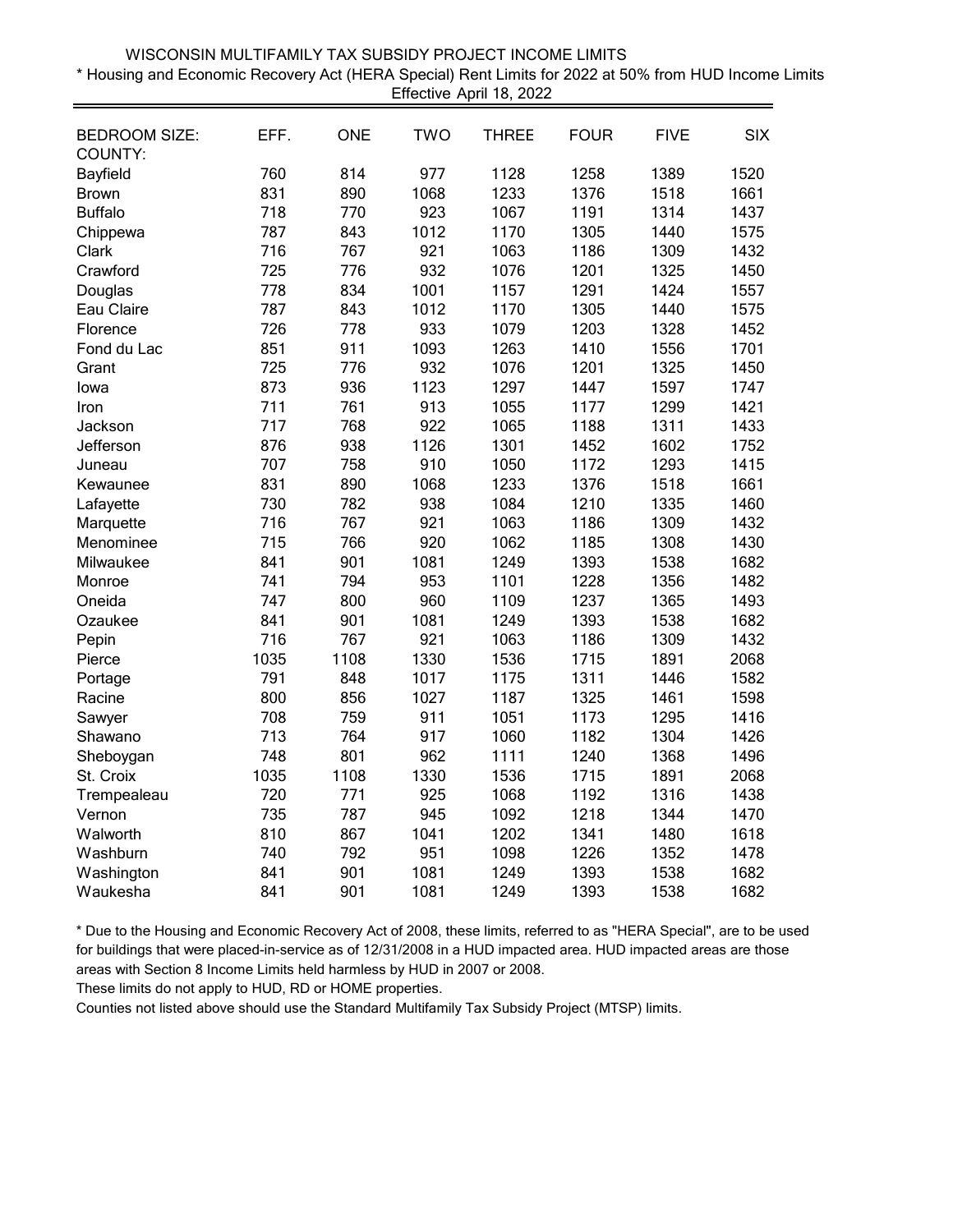| WISCONSIN MULTIFAMILY TAX SUBSIDY PROJECT INCOME LIMITS                                                 |
|---------------------------------------------------------------------------------------------------------|
| * Housing and Economic Recovery Act (HERA Special) Income Limits for 2022 at 60% from HUD Income Limits |
| Effective April 18, 2022                                                                                |

|                                |                  | <b>TWO</b> | <b>THREE</b> | <b>FOUR</b> |             | <b>SIX</b> |              | <b>EIGHT</b> |             |
|--------------------------------|------------------|------------|--------------|-------------|-------------|------------|--------------|--------------|-------------|
| <b>FAMILY SIZE:</b><br>COUNTY: | <b>ONE</b>       |            |              |             | <b>FIVE</b> |            | <b>SEVEN</b> |              | <b>NINE</b> |
| Bayfield                       | 36,480           | 41,700     | 46,920       | 52,080      | 56,280      | 60,420     | 64,620       | 68,760       | 72,960      |
| <b>Brown</b>                   | 39,900           | 45,600     | 51,300       | 56,940      | 61,500      | 66,060     | 70,620       | 75,180       | 79,740      |
| <b>Buffalo</b>                 | 34,500           | 39,420     | 44,340       | 49,260      | 53,220      | 57,180     | 61,140       | 65,040       | 69,000      |
| Chippewa                       | 37,800           | 43,200     | 48,600       | 54,000      | 58,320      | 62,640     | 66,960       | 71,280       | 75,600      |
| Clark                          |                  | 39,300     | 44,220       | 49,080      | 53,040      | 56,940     | 60,900       | 64,800       | 68,760      |
|                                | 34,380<br>34,800 | 39,780     | 44,760       | 49,680      | 53,700      | 57,660     | 61,620       |              | 69,600      |
| Crawford                       |                  |            |              |             |             |            |              | 65,580       |             |
| Douglas                        | 37,380           | 42,720     | 48,060       | 53,400      | 57,720      | 61,980     | 66,240       | 70,500       | 74,760      |
| Eau Claire                     | 37,800           | 43,200     | 48,600       | 54,000      | 58,320      | 62,640     | 66,960       | 71,280       | 75,600      |
| Florence                       | 34,860           | 39,840     | 44,820       | 49,800      | 53,820      | 57,780     | 61,800       | 65,760       | 69,720      |
| Fond du Lac                    | 40,860           | 46,680     | 52,500       | 58,320      | 63,000      | 67,680     | 72,360       | 77,040       | 81,660      |
| Grant                          | 34,800           | 39,780     | 44,760       | 49,680      | 53,700      | 57,660     | 61,620       | 65,580       | 69,600      |
| lowa                           | 41,940           | 47,940     | 53,940       | 59,880      | 64,680      | 69,480     | 74,280       | 79,080       | 83,880      |
| Iron                           | 34,140           | 39,000     | 43,860       | 48,720      | 52,620      | 56,520     | 60,420       | 64,320       | 68,220      |
| Jackson                        | 34,440           | 39,360     | 44,280       | 49,140      | 53,100      | 57,060     | 60,960       | 64,920       | 68,820      |
| Jefferson                      | 42,060           | 48,060     | 54,060       | 60,060      | 64,920      | 69,720     | 74,520       | 79,320       | 84,120      |
| Juneau                         | 33,960           | 38,820     | 43,680       | 48,480      | 52,380      | 56,280     | 60,120       | 64,020       | 67,920      |
| Kewaunee                       | 39,900           | 45,600     | 51,300       | 56,940      | 61,500      | 66,060     | 70,620       | 75,180       | 79,740      |
| Lafayette                      | 35,040           | 40,080     | 45,060       | 50,040      | 54,060      | 58,080     | 62,100       | 66,060       | 70,080      |
| Marquette                      | 34,380           | 39,300     | 44,220       | 49,080      | 53,040      | 56,940     | 60,900       | 64,800       | 68,760      |
| Menominee                      | 34,320           | 39,240     | 44,160       | 49,020      | 52,980      | 56,880     | 60,840       | 64,740       | 68,640      |
| Milwaukee                      | 40,380           | 46,140     | 51,900       | 57,660      | 62,280      | 66,900     | 71,520       | 76,140       | 80,760      |
| Monroe                         | 35,580           | 40,680     | 45,780       | 50,820      | 54,900      | 58,980     | 63,060       | 67,140       | 71,160      |
| Oneida                         | 35,880           | 40,980     | 46,080       | 51,180      | 55,320      | 59,400     | 63,480       | 67,560       | 71,700      |
| Ozaukee                        | 40,380           | 46,140     | 51,900       | 57,660      | 62,280      | 66,900     | 71,520       | 76,140       | 80,760      |
| Pepin                          | 34,380           | 39,300     | 44,220       | 49,080      | 53,040      | 56,940     | 60,900       | 64,800       | 68,760      |
| Pierce                         | 49,680           | 56,760     | 63,840       | 70,920      | 76,620      | 82,320     | 87,960       | 93,660       | 99,300      |
| Portage                        | 37,980           | 43,440     | 48,840       | 54,240      | 58,620      | 62,940     | 67,260       | 71,640       | 75,960      |
| Racine                         | 38,400           | 43,860     | 49,320       | 54,780      | 59,220      | 63,600     | 67,980       | 72,360       | 76,740      |
| Sawyer                         | 34,020           | 38,880     | 43,740       | 48,540      | 52,440      | 56,340     | 60,240       | 64,080       | 67,980      |
| Shawano                        | 34,260           | 39,120     | 44,040       | 48,900      | 52,860      | 56,760     | 60,660       | 64,560       | 68,460      |
| Sheboygan                      | 35,940           | 41,040     | 46,200       | 51,300      | 55,440      | 59,520     | 63,660       | 67,740       | 71,820      |
| St. Croix                      | 49,680           | 56,760     | 63,840       | 70,920      | 76,620      | 82,320     | 87,960       | 93,660       | 99,300      |
| Trempealeau                    | 34,560           | 39,480     | 44,400       | 49,320      | 53,280      | 57,240     | 61,200       | 65,160       | 69,060      |
| Vernon                         | 35,280           | 40,320     | 45,360       | 50,400      | 54,480      | 58,500     | 62,520       | 66,540       | 70,560      |
| Walworth                       | 38,880           | 44,400     | 49,980       | 55,500      | 59,940      | 64,380     | 68,820       | 73,260       | 77,700      |
| Washburn                       | 35,520           | 40,560     | 45,660       | 50,700      | 54,780      | 58,860     | 62,880       | 66,960       | 70,980      |
| Washington                     | 40,380           | 46,140     | 51,900       | 57,660      | 62,280      | 66,900     | 71,520       | 76,140       | 80,760      |
| Waukesha                       | 40,380           | 46,140     | 51,900       | 57,660      | 62,280      | 66,900     | 71,520       | 76,140       | 80,760      |
|                                |                  |            |              |             |             |            |              |              |             |

These limits do not apply to HUD, RD or HOME properties.